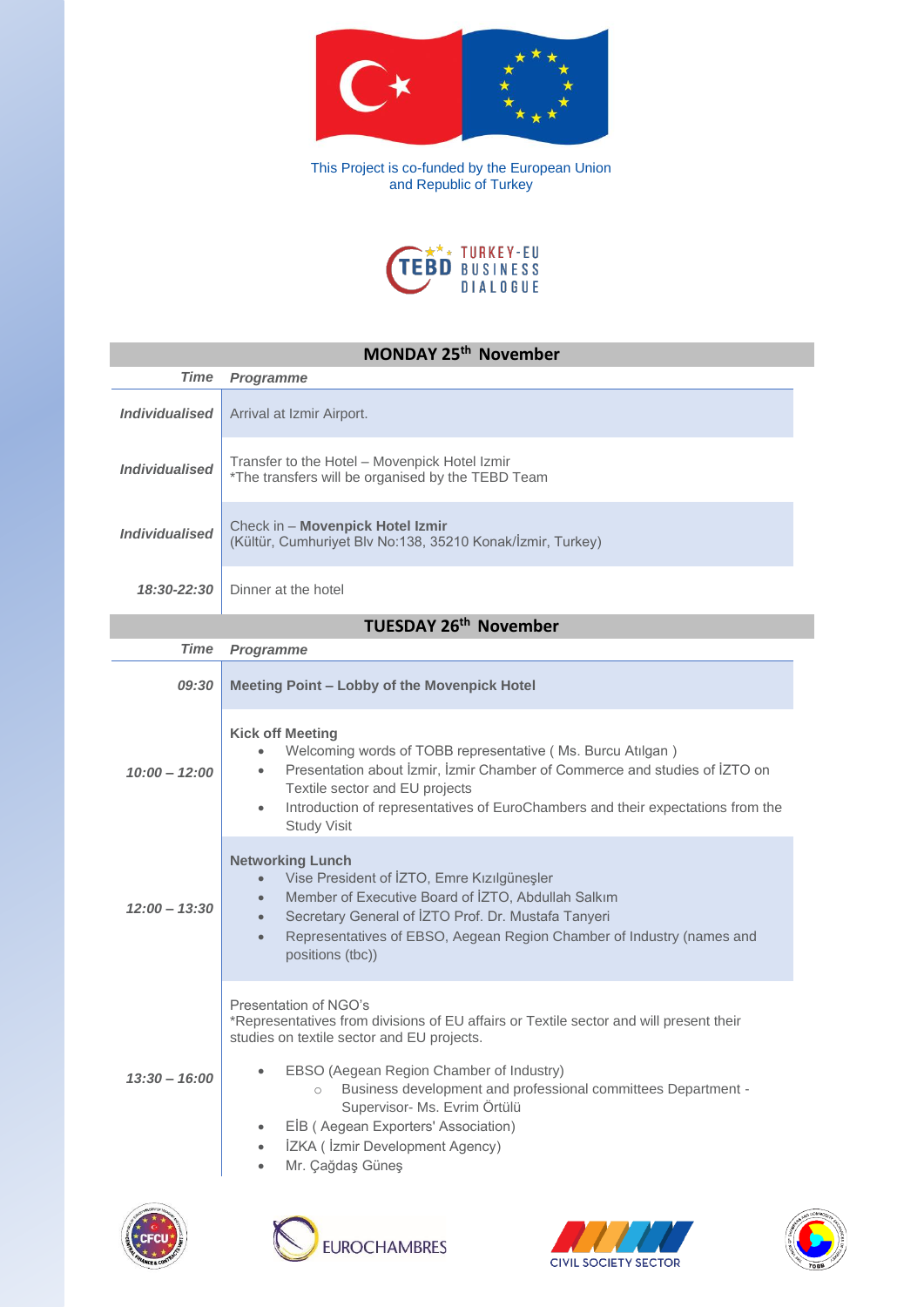|                 | <b>IUE</b> (Izmir University of Economics)<br>$\bullet$<br>Project Development and Technology Transfer Office<br><b>IBB (Izmir Metropolitan Municipality)</b><br>$\bullet$<br>İzmir Metropolitian Municipality- Directorate of EU and Grant Projects<br>Ms. Handan Eriş- Project Expert<br>$\circ$<br>Mr. Emin Özgün Türkbay- Project Expert<br>$\circ$<br>Office of the governor<br>$\bullet$<br>Izmir Governorship EU and Foreign Relations Bureau<br>$\circ$<br>Ms. Fatma Susam Özsayın – Expert<br>$\circ$ |
|-----------------|----------------------------------------------------------------------------------------------------------------------------------------------------------------------------------------------------------------------------------------------------------------------------------------------------------------------------------------------------------------------------------------------------------------------------------------------------------------------------------------------------------------|
| $16:00 - 17:30$ | Visit EBSO (Aegean Region Chamber of Industry) + Networking Cocktail                                                                                                                                                                                                                                                                                                                                                                                                                                           |
| $18:30 - 22:30$ | Dinner at the Hotel                                                                                                                                                                                                                                                                                                                                                                                                                                                                                            |

| <b>WEDNESDAY 27th November</b> |                                                                                                                                                                                                                                                                                                                                                                |  |
|--------------------------------|----------------------------------------------------------------------------------------------------------------------------------------------------------------------------------------------------------------------------------------------------------------------------------------------------------------------------------------------------------------|--|
| <b>Time</b>                    | <b>Programme</b>                                                                                                                                                                                                                                                                                                                                               |  |
| 09:30                          | <b>Meeting Point - Lobby of the Movenpick Hotel</b>                                                                                                                                                                                                                                                                                                            |  |
| $10:00 - 12:00$                | <b>Izmir University of Economics</b><br>Campus Visit<br>$\bullet$<br>Faculty of Fine Arts and Design<br>$\bullet$<br>Dean of Faculty of Fine Arts and Design Prof. Dr. Ender Bulgun<br>$\circ$<br>Head of Department of Fine Arts and Design Prof. Dr. Elvan Adanır<br>$\bigcirc$<br>Visit to textile workshop of Faculty of Fine Arts and Design<br>$\bullet$ |  |
| $12:00 - 13:30$                | Lunch<br>*Representatives from University might join                                                                                                                                                                                                                                                                                                           |  |
| $13:30 - 14:30$                | MTK (Fashion Textile Ready-Made Seller) Visit and Visit to Wedding Dress Atelier                                                                                                                                                                                                                                                                               |  |
| $15:00 - 16:00$                | Mimar Kemalettin Fashion Center Company Visits - Abdullah Bey                                                                                                                                                                                                                                                                                                  |  |
| $16:00 - 18:00$                | <b>Social Programme</b><br>*Guided tour with Museum Archaeological Services Manager of İZTO, Ms. Ayşegül<br>Selçuki<br>RedBox Visit (İzmir Historical Project Informational Stand)<br>$\bullet$<br>Kemeraltı Historical Bazaar Visit<br>$\bullet$<br><b>Historical Elevator Visit</b>                                                                          |  |
| 19:00                          | Dinner Historical Elevator Restaurant                                                                                                                                                                                                                                                                                                                          |  |

| <b>THURDAY 28th November</b> |                                                               |  |  |
|------------------------------|---------------------------------------------------------------|--|--|
|                              | <b>Time Programme</b>                                         |  |  |
| 09:30                        | <b>Meeting Point - Lobby of the Movenpick Hotel</b>           |  |  |
|                              | 10:00 - 12:00   Buca Organized Industrial Zone Company Visits |  |  |